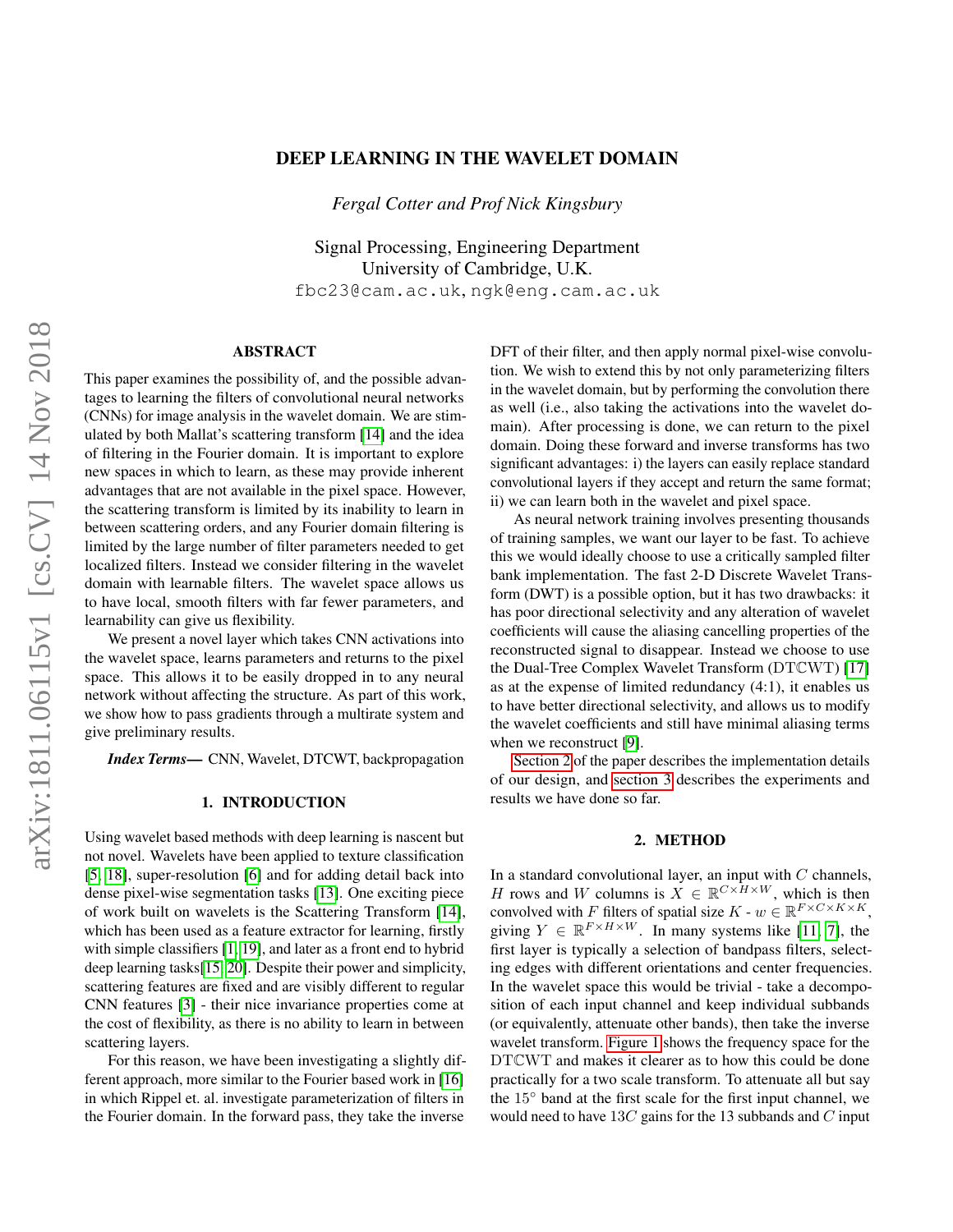<span id="page-1-1"></span><span id="page-1-0"></span>

<span id="page-1-3"></span>Fig. 1: [\(a\)](#page-1-1) Contour plots at -1dB and -3dB showing the support in the Fourier domain of the 6 subbands of the DTCWT at scales 1 and 2 and the scale 2 lowpass. These are the product  $P(z)Q(z)$  from [Equation 1](#page-2-0)[.\(b\)](#page-1-2) The pixel domain impulse responses for the second scale wavelets. [\(c\)](#page-1-3) Example impulses of our layer when  $g_1$ , and  $g_{lp}$  are 0 and  $g_2 \in \mathbb{C}^{6 \times 1 \times 1}$ , with each real and imaginary element drawn from  $\mathcal{N}(0, 1)$ . I.e., only information in the 6 subbands with  $\frac{\pi}{4} < |w_1|, |w_2| < \frac{\pi}{2}$  from [\(a\)](#page-1-1) is passed through.

channels,  $13C - 1$  of which would be zero and the remaining coefficient one.

Instead of explicitly setting the gains, we can randomly initialize them and use backpropagation to learn what they should be. This gives us the power to learn more complex shapes rather than simple edges, as we can mix the regions of the frequency space per input channel in an arbitrary way.

## 2.1. Memory Cost

Again considering a two scale transform — instead of learning  $w \in \mathbb{R}^{F \times C \times K \times \bar{K}}$  we learn complex gains at the two scales, and a real gain for the real lowpass:

$$
\left\{g_1 \in \mathbb{C}^{F \times C \times 6 \times 1 \times 1}, g_2 \in \mathbb{C}^{F \times C \times 6 \times 1 \times 1}, g_{lp} \in \mathbb{R}^{F \times C \times 1 \times 1}\right\}
$$

We have set the spatial dimension to be  $1 \times 1$  to show that this gain is identical to a  $1 \times 1$  convolution over the complex wavelet coefficients. If we wish, we can learn larger spatial sizes to have more complex attenuation/magnification of the subbands. We also can use more/fewer than 2 wavelet scales. At first glance, we have increased our parameterization by a factor of 25 (13 subbands, of which all but the lowpass are

<span id="page-1-2"></span>complex), but each one of these gains affects a large spatial size. For the first scale, the effective size is about  $5 \times 5$  pixels, for the second scale it is about  $15 \times 15$ .

#### 2.2. Computational Cost

A standard convolutional layer needs  $K^2F$  multiplies per input pixel (of which there are  $C \times H \times W$ ). In comparison, the wavelet gain method does a set number of operations per pixel for the forward and inverse transforms, and then applies gains on subsampled activations. For a 2 level DTCWT the transform overhead is about 60 multiplies for both the forward and inverse transform. It is important to note that unlike the filtering operation, this does not scale with  $F$ . The learned gains in each subband do scale with the number of output channels, but can have smaller spatial size (as they have larger effective sizes) as well as having fewer pixels to operate on (because of the decimation). The end result is that as  $F$  and  $C$  grow, the overhead of the  $C$  forward and  $F$  inverse transforms is outweighed by cost of  $FC$  mixing processes, which should in turn be significantly less than the cost of  $FC K \times K$  standard convolutions for equivalent spatial sizes.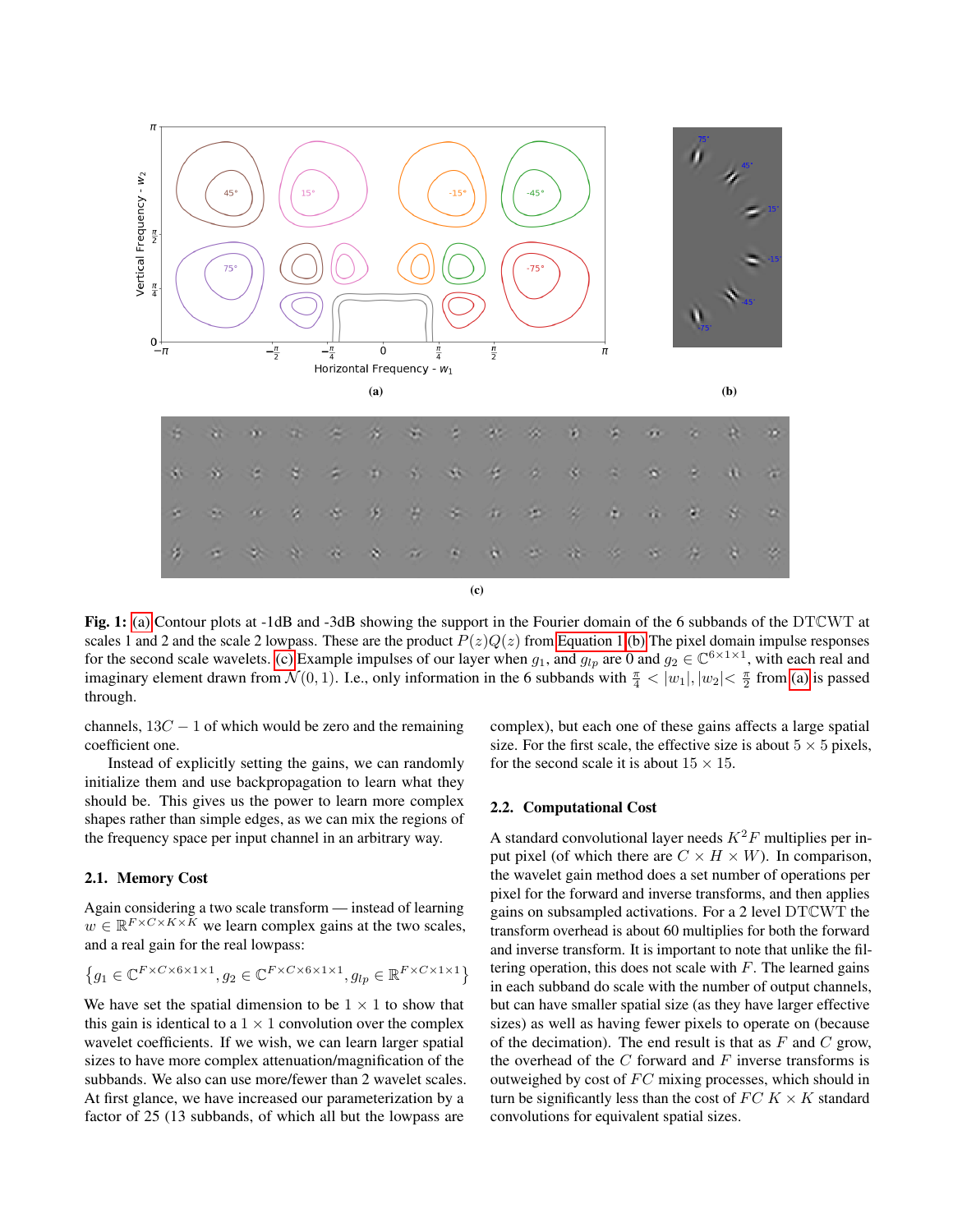<span id="page-2-3"></span><span id="page-2-1"></span>

<span id="page-2-2"></span>Fig. 2: [\(a\)](#page-2-1) Forward and [\(b\)](#page-2-2) backward pass of our system, based on Figure 4 in [\[9\]](#page-4-12). Ignoring the G gains, the top and bottom paths (through A, C and B, D respectively) make up the the real and imaginary parts for *one subband* of the dual tree system. Combined,  $A + jB$  and  $C - jD$  make the complex filters necessary to have support on one side of the Fourier domain (see [Figure 1\)](#page-1-0). Adding in the complex gain  $G_r + jG_i$ , we can now attenuate/shape the impulse response in each of the subbands. To allow for learning, we need backpropagation. The bottom diagram indicates how to pass gradients  $\Delta Y(z)$  through the layer. Note that upsampling has become downsampling, and convolution has become convolution with the time reverse of the filter (represented by  $z^{-1}$  terms).

## 2.3. Examples

[Figure 1c](#page-1-3) show example impulse responses of our layer. These impulses were generated by randomly initializing both the real and imaginary parts of  $g_2 \in \mathbb{C}^{6 \times 1 \times 1}$  from  $\mathcal{N}(0, 1)$  and  $g_1, g_{1v}$  are set to 0. I.e. each shape has 12 random variables. It is good to see that there is still a large degree of variability between shapes. Our experiments have shown that the distribution of the normalized cross-correlation between 512 of such randomly generated shapes matches the distribution for random vectors with roughly 11.5 degrees of freedom.

## 2.4. Forward propagation

[Figure 2](#page-2-3) shows the block diagram using Z-transforms for a single band of our system (it is based on Figure 4 in [\[9\]](#page-4-12)). To keep things simple for the rest of [section 2](#page-0-0) the figure shown is for a 1-D system; it is relatively straightforward to extend this to 2-D[\[17\]](#page-4-11). The complex analysis filter (taking us into the wavelet domain) is  $P(z) = \frac{1}{2}(A(z) + jB(z))$  and the complex synthesis filter (returning us to the pixel domain) is  $Q(z) = \frac{1}{2} (C(z) - jD(z))$  where  $A, B, C, D$  are real. If  $G(z) = G<sub>r</sub>(z) + jG<sub>i</sub>(z) = 1$  then the end-to-end transfer function is (from section 4 of [\[9\]](#page-4-12)):

<span id="page-2-0"></span>
$$
\frac{Y(z)}{X(z)} = \frac{2}{M} (P(z)Q(z) + P^*(z)Q^*(z))
$$
 (1)

where  $P$ ,  $Q$  have support only in the top half of the Fourier plane and  $P^*$ ,  $Q^*$  are P and Q reflected in the horizontal frequency axis. Examples of  $P(z)Q(z)$  for different subbands of a 2-D DTCWT have spectra shown in [Figure 1a,](#page-1-1)  $P^*(z)Q^*(z)$ make up the missing half of the frequency space.

Modifying this from the standard wavelet equations by adding the subband gains  $G_r(z)$  and  $G_i(z)$ , the transfer function becomes:

<span id="page-2-5"></span>
$$
\frac{Y(z)}{X(z)} = \frac{2}{M} \left[ G_r(z^M) \left( P(z) Q(z) + P^*(z) Q^*(z) \right) + \right. \\
 \left. j G_i(z^M) \left( P(z) Q(z) - P^*(z) Q^*(z) \right) \right]
$$
\n(2)

### 2.5. Backpropagation

We start with the commonly known property that for a convolutional block, the gradient with respect to the input is the gradient with respect to the output convolved with the time reverse of the filter. More formally, if  $Y(z) = H(z)X(z)$ :

<span id="page-2-4"></span>
$$
\Delta X(z) = H(z^{-1})\Delta Y(z) \tag{3}
$$

where  $H(z^{-1})$  is the Z-transform of the time/space reverse of  $H(z), \Delta Y(z) \triangleq \frac{\partial L}{\partial Y}(z)$  is the gradient of the loss with respect to the output, and  $\Delta X(z) \triangleq \frac{\partial L}{\partial X}(z)$  is the gradient of the loss with respect to the input. If H were complex, the first term in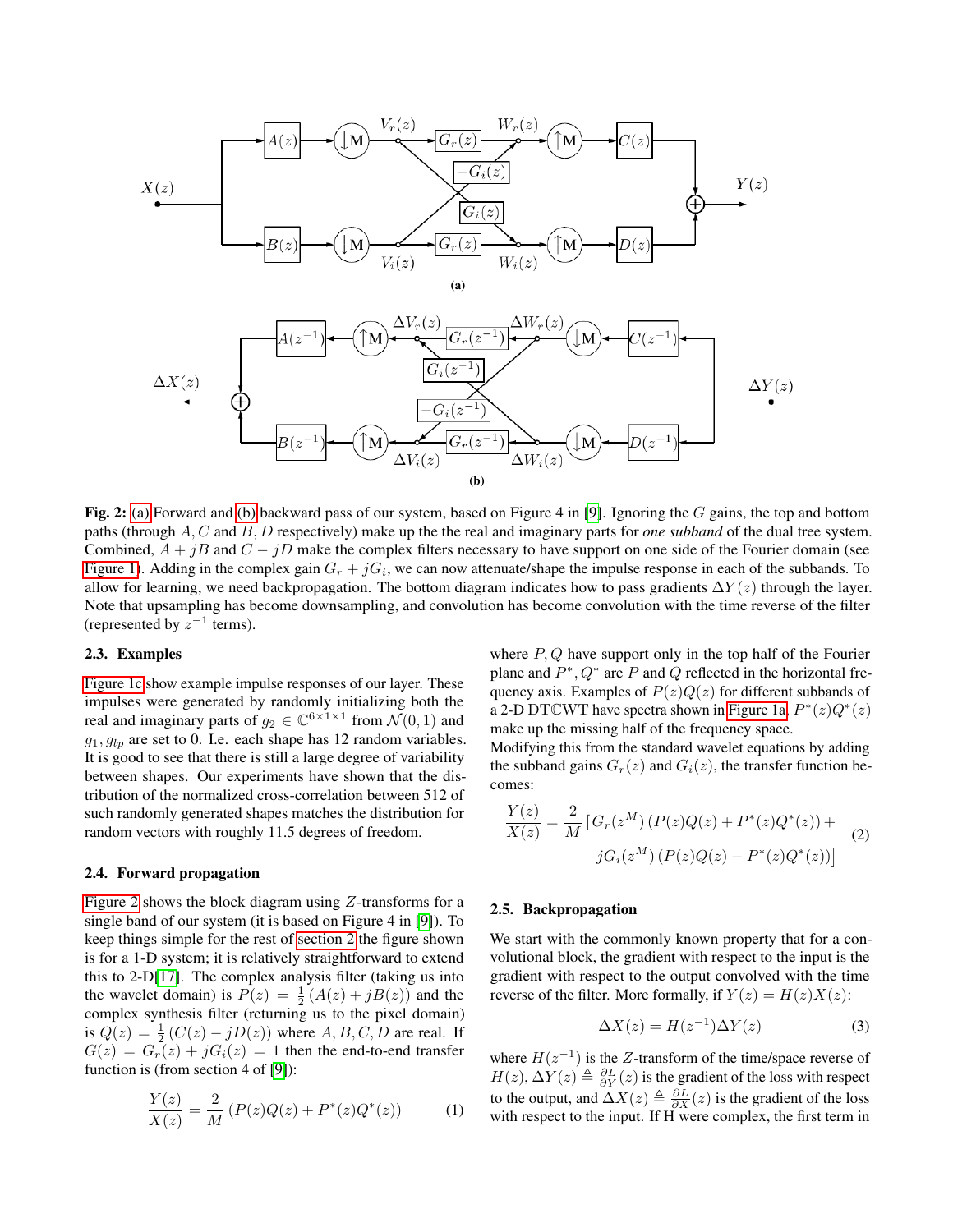|            | Train set size 1000 2000 5000 10000 20000 |                     |  |      | 50000 |
|------------|-------------------------------------------|---------------------|--|------|-------|
| $CIFAR-10$ | LeNet                                     | 48.5 52.4 59.5 65.0 |  | 69.5 | 73.3  |
|            | WaveLeNet 47.3 52.1 58.7 63.8             |                     |  | 68.0 | 72.4  |
| CIFAR-100  | LeNet 11.1 15.8 23.1 29.5                 |                     |  | 34.4 | 41.1  |
|            | WaveLeNet 11.1 15.4 23.2 28.4             |                     |  | 33.9 | 396   |

<span id="page-3-5"></span>Table 1: Comparison of LeNet with standard convolution to our proposed method which learns in the wavelet space (WaveLenet) on CIFAR-10 and CIFAR-100. Values reported are the average top-1 accuracy (%) rates for different train set sizes over 5 runs.

[Equation 3](#page-2-4) would be  $\bar{H}(1/\bar{z})$ , but as each individual block in the DTCWT is purely real, we can use the simpler form.

Assume we already have access to the quantity  $\Delta Y(z)$ (this is the input to the backwards pass). [Figure 2b](#page-2-2) illustrates the backpropagation procedure. An interesting result is that the backwards pass of an inverse wavelet transform is equivalent to doing a forward wavelet transform.<sup>[1](#page-3-1)</sup> Similarly, the backwards pass of the forward transform is equivalent to doing the inverse transform. The weight update gradients are then calculated by finding  $\Delta W(z) = \text{DTCWT } \{ \Delta Y(z) \}$  and then convolving with the time reverse of the saved wavelet coefficients from the forward pass -  $V(z)$ .

$$
\Delta G_r(z) = \Delta W_r(z) V_r(z^{-1}) + \Delta W_i(z) V_i(z^{-1}) \tag{4}
$$

$$
\Delta G_i(z) = -\Delta W_r(z)V_i(z^{-1}) + \Delta W_i(z)V_r(z^{-1}) \tag{5}
$$

Unsurprisingly, the passthrough gradients have similar form to [Equation 2:](#page-2-5)

<span id="page-3-4"></span>
$$
\Delta X(z) = \frac{2\Delta Y(z)}{M} \left[ G_r(z^{-M}) \left( PQ + P^*Q^* \right) + \right. \\
\left. j G_i(z^{-M}) \left( PQ - P^*Q^* \right) \right] \tag{6}
$$

where we have dropped the z terms on  $P(z)$ ,  $Q(z)$ ,  $P^*(z)$ ,  $Q^*(z)$ for brevity.

Note that we only need to evaluate equations [4](#page-3-2)[,5,](#page-3-3)[6](#page-3-4) over the support of  $G(z)$  i.e., if it is a single number we only need to calculate  $\Delta G(z)|_{z=0}$ .

## <span id="page-3-0"></span>3. EXPERIMENTS AND PRELIMINARY RESULTS

To examine the effectiveness of our convolutional layer, we do a simple experiment on CIFAR-10 and CIFAR-100. For simplicity, we compare the performance using a simple yet relatively effective convolutional architecture - LeNet [\[12\]](#page-4-15). LeNet has 2 convolutional layers of spatial size  $5 \times 5$  followed by 2 fully connected layers and a softmax final layer. We swap both these convolutional layers out for two of our proposed wavelet gain layers (keeping the ReLU between them). As CIFAR has very small spatial size, we only take a single scale

DTCWT . Therefore each gain layer has 6 complex gains for the 6 subbands, and a  $3 \times 3$  real gain for the lowpass (a total of  $21C$  parameters vs  $25C$  for the original system). We train both networks for 200 epochs with Adam [\[8\]](#page-4-17) optimizer with a constant learning rate of  $10^{-3}$  and a weight decay of 10−<sup>5</sup> . The code is available at [\[2\]](#page-4-18). [Table 1](#page-3-5) shows the mean of the validation set accuracies for 5 runs. The different columns represent undersampled training set sizes (with 50000 being the full training set). When undersampling, we keep the samples per class constant. We see our system perform only very slightly worse than the standard convolutional layer.

## 4. CONCLUSION AND FUTURE WORK

<span id="page-3-3"></span><span id="page-3-2"></span>In this work we have presented the novel idea of learning filters by taking activations into the wavelet domain, learning mixing coefficients and then returning to the pixel space. This work is done as a preliminary step; we ultimately hope that learning in both the wavelet and pixel space will have many advantages, but as yet it has not been explored. We have considered the possible challenges this proposes and described how a multirate system can learn through backpropagation.

Our experiments so far have been promising. We have shown that our layer can learn in an end-to-end system, achieving very near similar accuracies on CIFAR-10 and CIFAR-100 to the same system with convolutional layers instead. This is a good start and shows the plausibility of such an idea, but we need to search for how to improve these layers if they are to be useful. It will be interesting to see how well we can learn on datasets with larger images - our proposed method naturally learns large kernels, so should scale well with the image size.

In our experiments so far, we only briefly go into the wavelet domain before coming back to the pixel domain to do ReLU nonlinearities, however we plan to explore using nonlinearities in the wavelet domain, such as soft-shrinkage to denoise/sparsify the coefficients [\[4\]](#page-4-19). We feel there are strong links between ReLU non-linearities and denoising/sparsity ideas, and that there may well be useful performance gains from mixing real pixel-domain non-linearities with complex wavelet-domain shrinkage functions. Thus we present these ideas here as a starting point for a novel and exciting avenue of deep network research.

<span id="page-3-1"></span><sup>1</sup>As shown in [Figure 2b,](#page-2-2) the analysis and synthesis filters have to be swapped and time reversed. For orthogonal wavelet transforms, the synthesis filters are already the time reverse of the analysis filters, so no change has to be done. The q-shift filters of the DTCWT [\[10\]](#page-4-16) have this property.